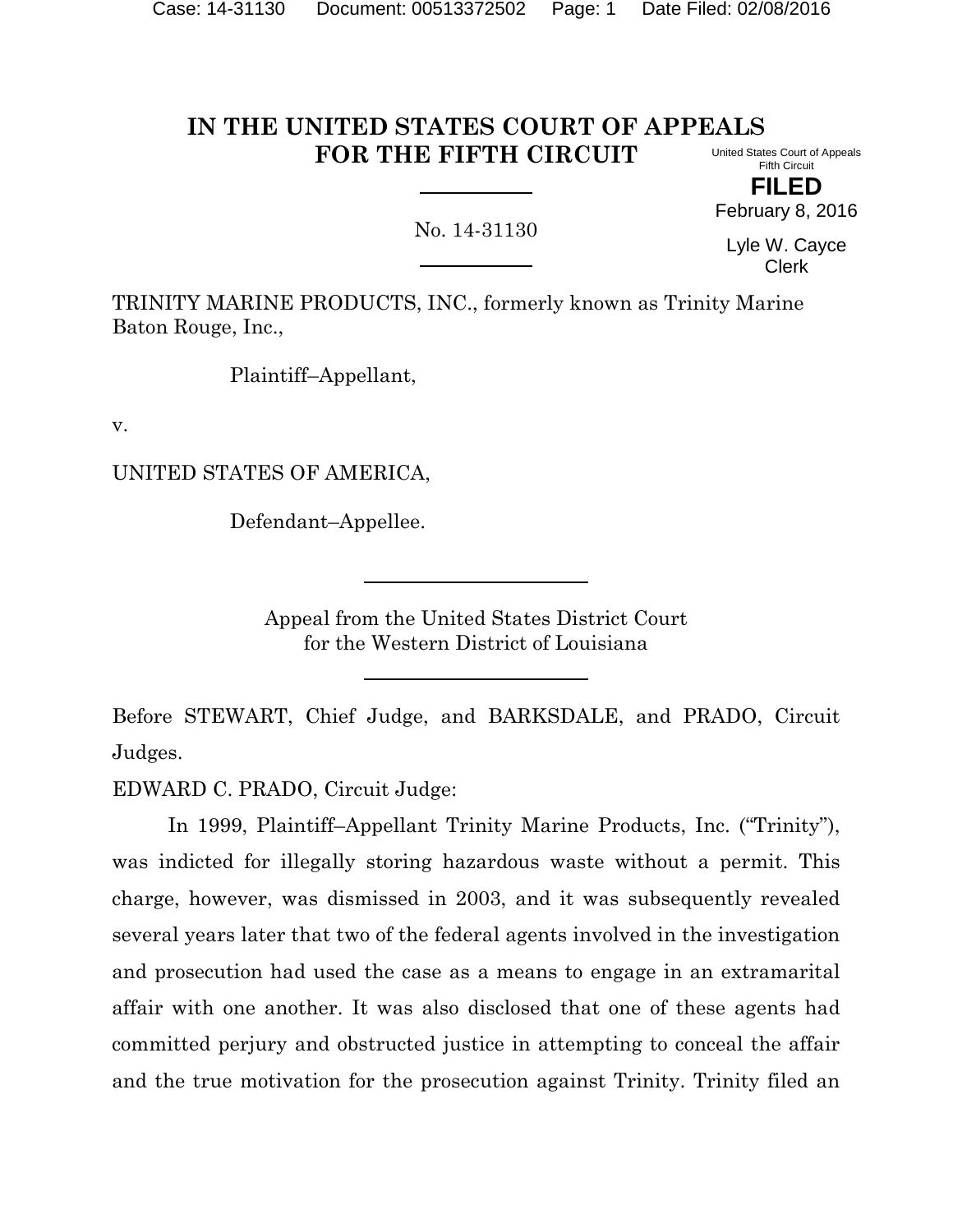administrative claim in 2012 and a complaint in federal court in 2013 under the Federal Tort Claims Act ("FTCA") alleging malicious prosecution. Based on the recommendation of a magistrate judge, the district court dismissed Trinity's FTCA claim as time barred. Because we hold that the district court erred by failing to equitably toll the statute of limitations, we affirm in part and reverse in part.

### **I. FACTUAL AND PROCEDURAL BACKGROUND**

In 1996, agents from the Federal Bureau of Investigation ("FBI"), Environmental Protection Agency ("EPA"), United States Marshal Service, Coast Guard, and Louisiana State law enforcement executed a search warrant on a facility owned by the Canal Refining Company ("Canal"). *Vidrine v. United States*, 846 F. Supp. 2d 550, 555 (W.D. La. 2011). This facility was managed by Hubert P. Vidrine Jr. and used by Trinity to transport oil. *Id.* at 555, 574–75. The warrant was based on the belief that Canal was illegally accepting and receiving hazardous materials without the required permits. *See id.* at 573.

Among the agents involved in executing this warrant were Keith Phillips of the EPA and Ekko Barnhill of the FBI. *Id.* at 574. While they were working on the case, Agents Phillips and Barnhill began having an affair. *Id.* at 585. According to Agent Barnhill, they were only physically intimate while working together on the Canal case, as the investigation offered an opportunity for them to be together without raising the suspicions of Agent Phillips's wife. *See id.* at 624.

In 1999, a federal grand jury indicted Vidrine and Trinity for violating 42 U.S.C. § 6928(d)(2), which makes it illegal to store "hazardous waste . . . without a permit." *See Vidrine*, 846 F. Supp. 2d at 555, 561. The key to the Government's case was the testimony of Mike Franklin, a hydrocarbons broker who happened to be at the Canal refinery facility when the search warrant was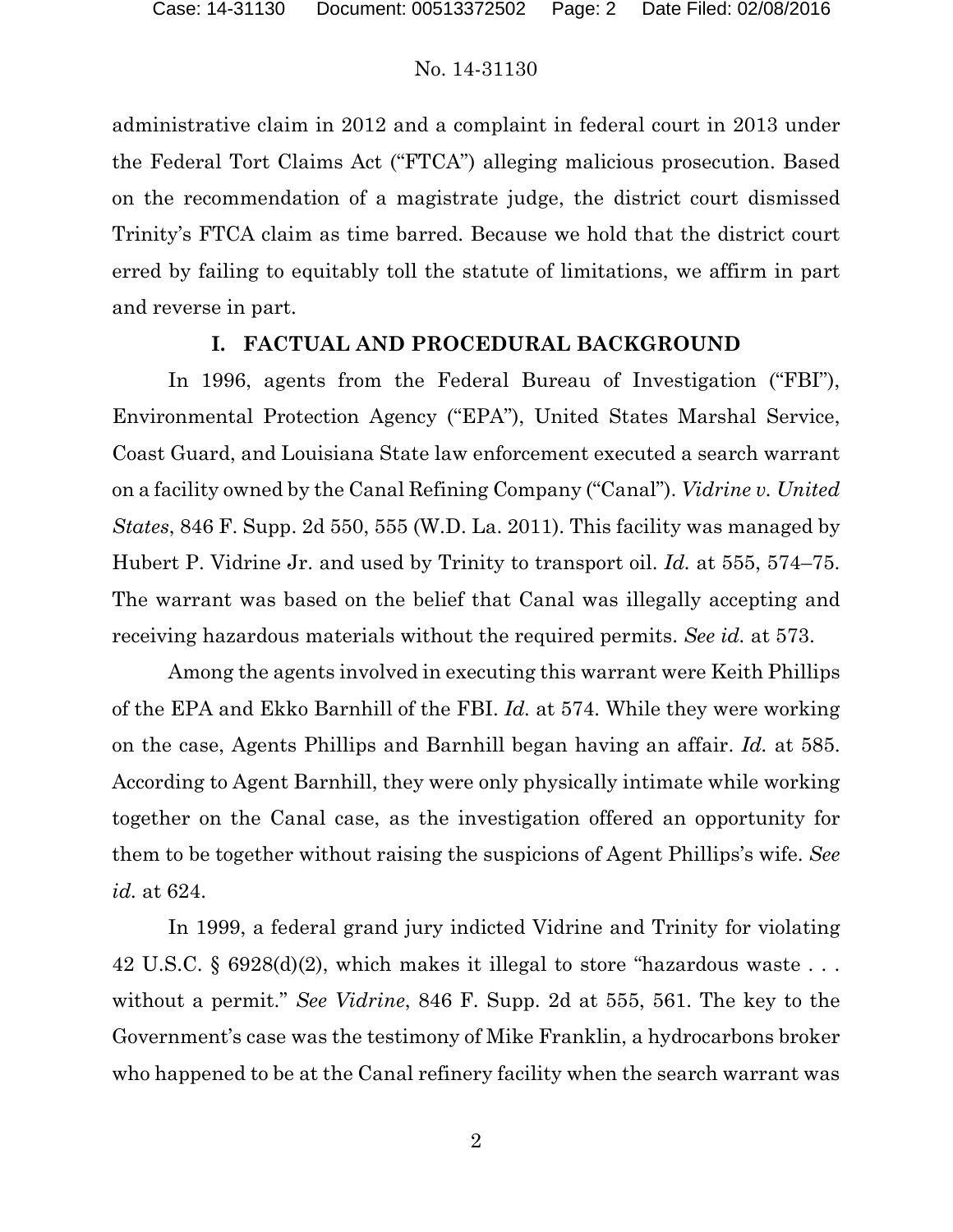executed. *See id.* at 580, 582. According to Agent Barnhill's notes from a 1998 interview, Franklin "obtained samples of the product TRINITY wanted to sell. These samples were given to [a laboratory] for testing. Results of the test showed one of the sampled products to be over 1000 ppm of chlorinated solvents." *Id.* at 583 (emphasis omitted). These test results were essential to the Government's case because federal regulations provide that "[i]f the used oil contains greater than or equal to 1,000 ppm total halogens, it is presumed to be a hazardous waste." 40 C.F.R. § 279.53. Chlorinated solvents are a type of halogen. *See Vidrine v. United States*, No. 6:07-CV-1204, 2012 WL 253124, at \*35 (W.D. La. Jan. 26, 2012).

No such test results were ever found to exist, however. *Vidrine*, 846 F. Supp. 2d at 594. Instead, each of the samples for which test results were available contradicted Franklin's allegations. *Id.* In light of these and other problems with Franklin's story and credibility, the court barred his testimony. *Id.* at 597. With its key witness excluded, the Government moved to voluntarily dismiss the charges. *Id.* at 580 n.62.

Vidrine filed an administrative claim under the FTCA in 2005 and a complaint in federal court asserting a malicious-prosecution claim in 2007. *Id.* at 556–57. Vidrine's complaint alleged, among other things, that Franklin was not a credible witness and that there was "no tangible, physical evidence to corroborate" Franklin's assertions. It did not contain any allegations regarding Agent Barnhill and Agent Phillips's affair. During the course of litigation in Vidrine's federal case, the district court unsealed the grand jury transcripts from the underlying criminal case. In light of this new evidence, Vidrine filed an amended complaint in 2009 that added the allegation that Agent Phillips provided false testimony to the grand jury. The amended complaint also did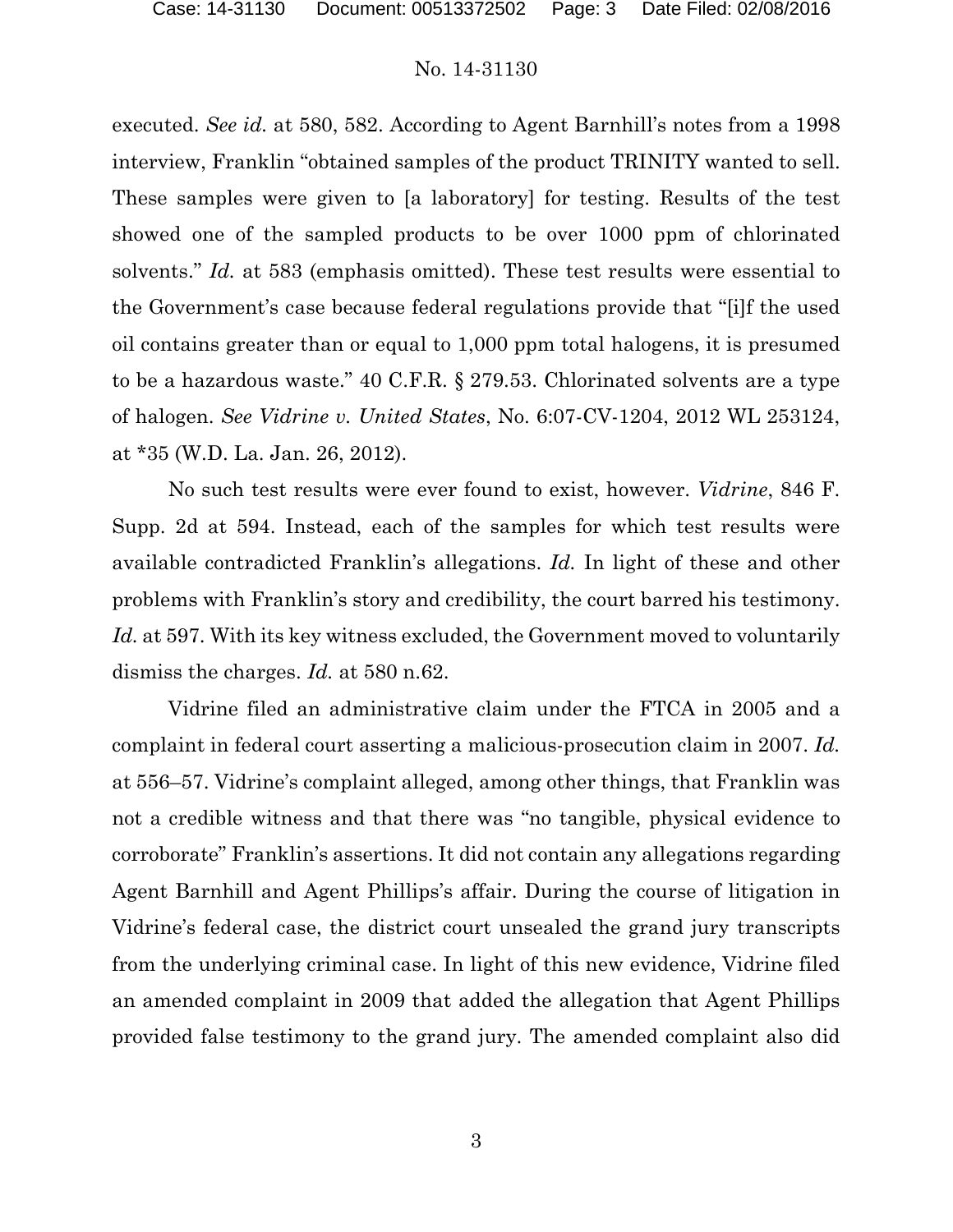not mention the affair or allege that it was the motivation for the investigation or prosecution.

The case proceeded to a bench trial and in September 2011 the court awarded Vidrine \$1.677 million in damages for malicious prosecution. In its ruling, the court found that "Agent Phillips deliberately used his investigation and prosecution of Hubert Vidrine to foster, further, facilitate and cloak his extra-marital affair with Agent Barnhill, and perhaps, to exert improper influence over the manner in which she investigated and reported upon this case." *Id.* at 624. The court also found that Agent Phillips took further steps during discovery and the trial "to cover up the affair," including perjuring himself and obstructing justice by repeatedly calling Agent Barnhill to "remind her he had testified that their relationship during the Vidrine investigation was purely professional." *Id.* at 626.

Trinity claims that it did not learn about the extramarital affair and its concealment until 2011 when one of its employees read a blog post which mentioned a Department of Justice press release regarding Agent Phillips. The July 27, 2011 press release stated that Agent Phillips had been indicted for perjury and obstruction of justice for falsely testifying in a deposition "that he did not have an affair with the FBI Special Agent, when, in fact, he did," and "committ[ing] perjury when he testified falsely about the affair." The press release also stated that Agent Phillips obstructed justice by "contact[ing] the FBI Special Agent to influence her not to disclose the existence of the affair." Agent Phillips pleaded guilty and admitted that "[w]hile under oath, [he] testified falsely that he did not have an extramarital affair with FBI Special Agent A, testimony he knew at the time to be false" and that information about the affair "was material to the *Vidrine* civil matter at the time [he] testified falsely."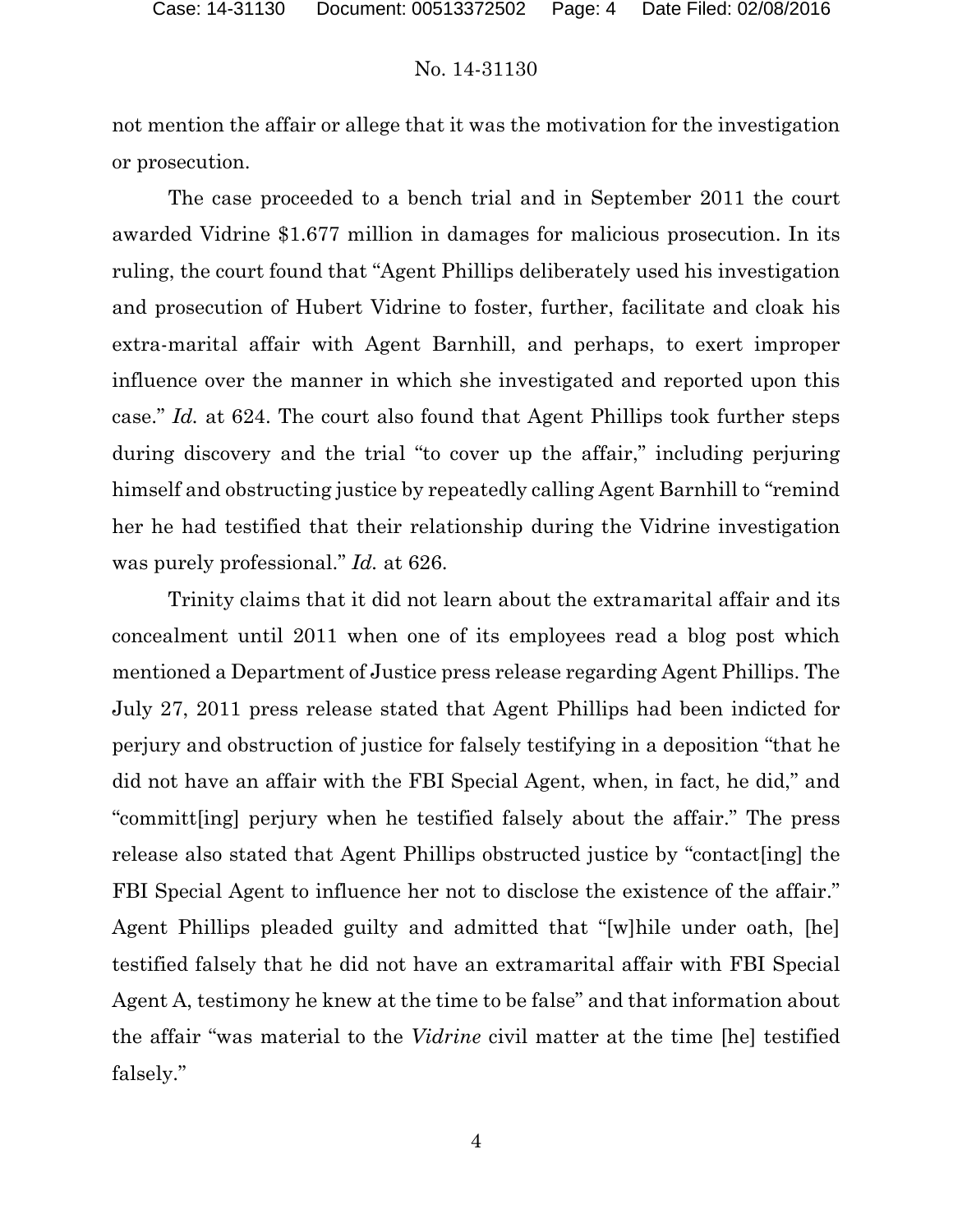Trinity filed an administrative FTCA complaint on July 25, 2012—nine months after Vidrine's FTCA claim was decided and roughly a year after it claims to have learned about the affair. Trinity then filed a lawsuit for malicious prosecution in federal court on August 23, 2013, invoking the discovery rule and equitable tolling of the statute of limitations. Trinity alleged that it had no reasonable basis to bring its malicious-prosecution claim until it discovered Agent Phillips's deception in July 2011, and, therefore, its claim did not accrue until then. Trinity further alleged that due to Agent Phillips's concealment, it could not have discovered the basis for its claim "until at least March 2011, when an *internal* investigation conducted by the United States, for the first time uncovered evidence" that "an investigative and law enforcement officer *intentionally* had engaged in misconduct to conceal the improper motives for the criminal prosecution of Trinity."

Reasoning that the FTCA's two-year statute of limitations was jurisdictional, a magistrate judge issued a recommendation that the complaint be dismissed for lack of subject-matter jurisdiction. The district judge adopted the magistrate judge's recommendation and entered judgment for the Government. Trinity timely appealed. While briefing was pending in the present appeal, the Supreme Court decided *United States v. Kwai Fun Wong* and held that "the FTCA's time bars are nonjurisdictional and subject to equitable tolling." 135 S. Ct. 1625, 1638 (2015).

## **II. JURISDICTION AND STANDARD OF REVIEW**

The district court had "the jurisdiction to determine its own jurisdiction." *Familia De Boom v. Arosa Mercantil, S.A.*, 629 F.2d 1134, 1137 (5th Cir. 1980). To the extent the district court addressed the merits, it had original jurisdiction under 28 U.S.C. § 1346(b)(1). This Court has appellate jurisdiction

5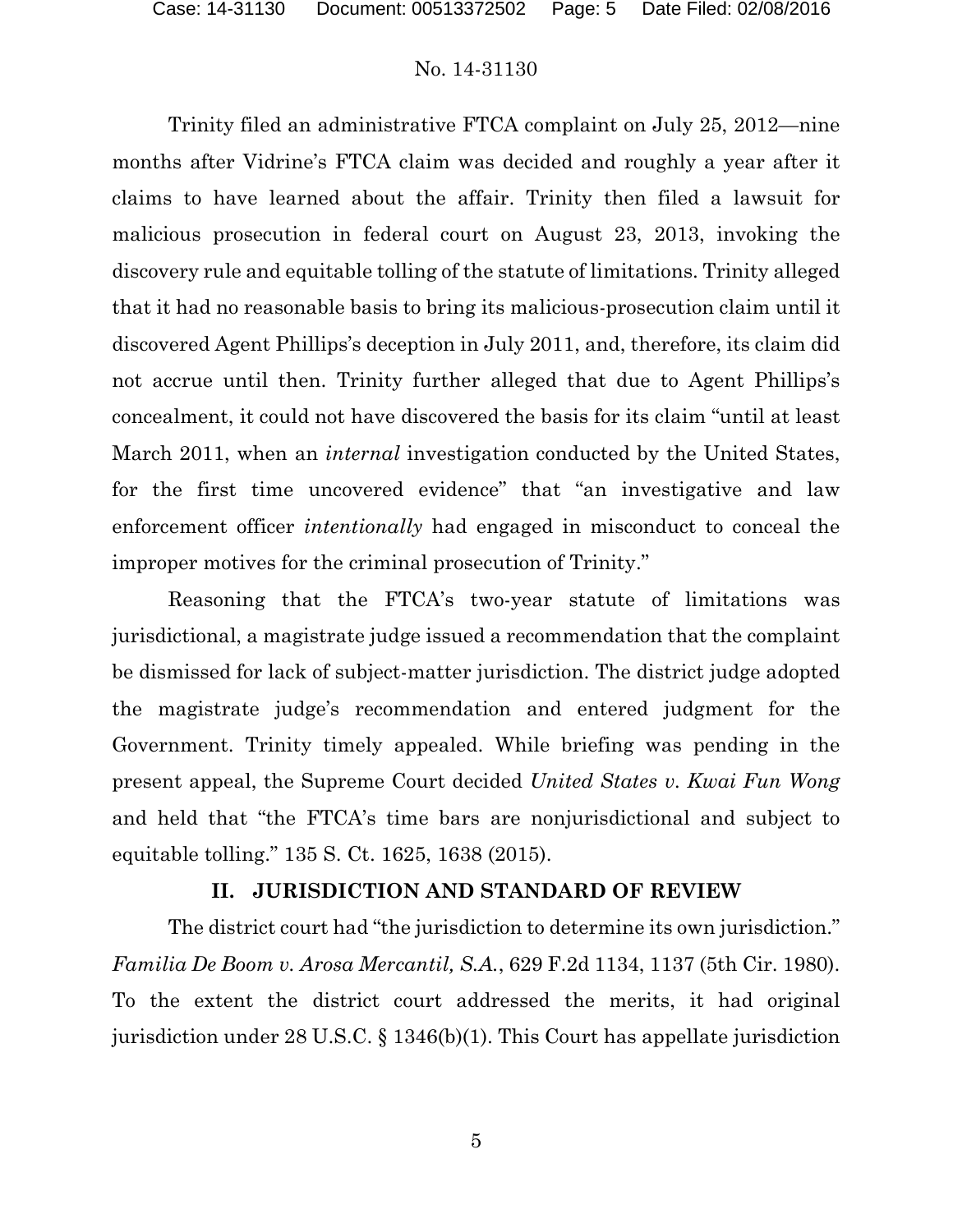to review the district court's final decision dismissing the complaint under 28 U.S.C. § 1291.

The district court dismissed Trinity's FTCA claim for lack of subject matter jurisdiction under Federal Rule of Civil Procedure 12(b)(1), concluding that the FTCA's statute of limitations was jurisdictional and had run. In the alternative, the district court concluded that even assuming the FTCA's statute of limitations was not jurisdictional, equitable tolling would not apply in these circumstances.

Because the district court held that the FTCA's statute of limitations was jurisdictional, it concluded that Trinity, as the claimant, bore the burden of showing that the limitations period had not run. However, after the district court made its ruling, the Supreme Court held in *Wong* that this is not the case. *See* 135 S. Ct. at 1638 ("[W]e hold that the FTCA's time bars are nonjurisdictional . . . ."). Accordingly, the district court should have considered the Government's motion to dismiss under Rule 12(b)(6) rather than 12(b)(1), *see* Fed. R. Civ. P. 12(b), and held that the FTCA's statute of limitations is an affirmative defense for which the Government has the burden of proof, *see Sec. Indus. Ins. Co. v. United States*, 702 F.2d 1234, 1251 (5th Cir. 1983). That the district court considered this matter under Rule 12(b)(1), however, does not require reversal where "a remand would only require a new Rule 12(b)(6) label for the same Rule 12(b)(1) conclusion." *Morrison v. Nat'l Austl. Bank Ltd.*, 561 U.S. 247, 254 (2010). Nor must we reverse because the district court erred in determining which party bore the burden of proof. Rather, "this court may 'affirm the district court's judgment on any grounds supported by the record.'" *United States ex rel. Farmer v. City of Hous.*, 523 F.3d 333, 338 n.8 (5th Cir. 2008) (quoting *Sobranes Recovery Pool I, LLC v. Todd & Hughes Constr. Corp.*, 509 F.3d 216, 221 (5th Cir. 2007)).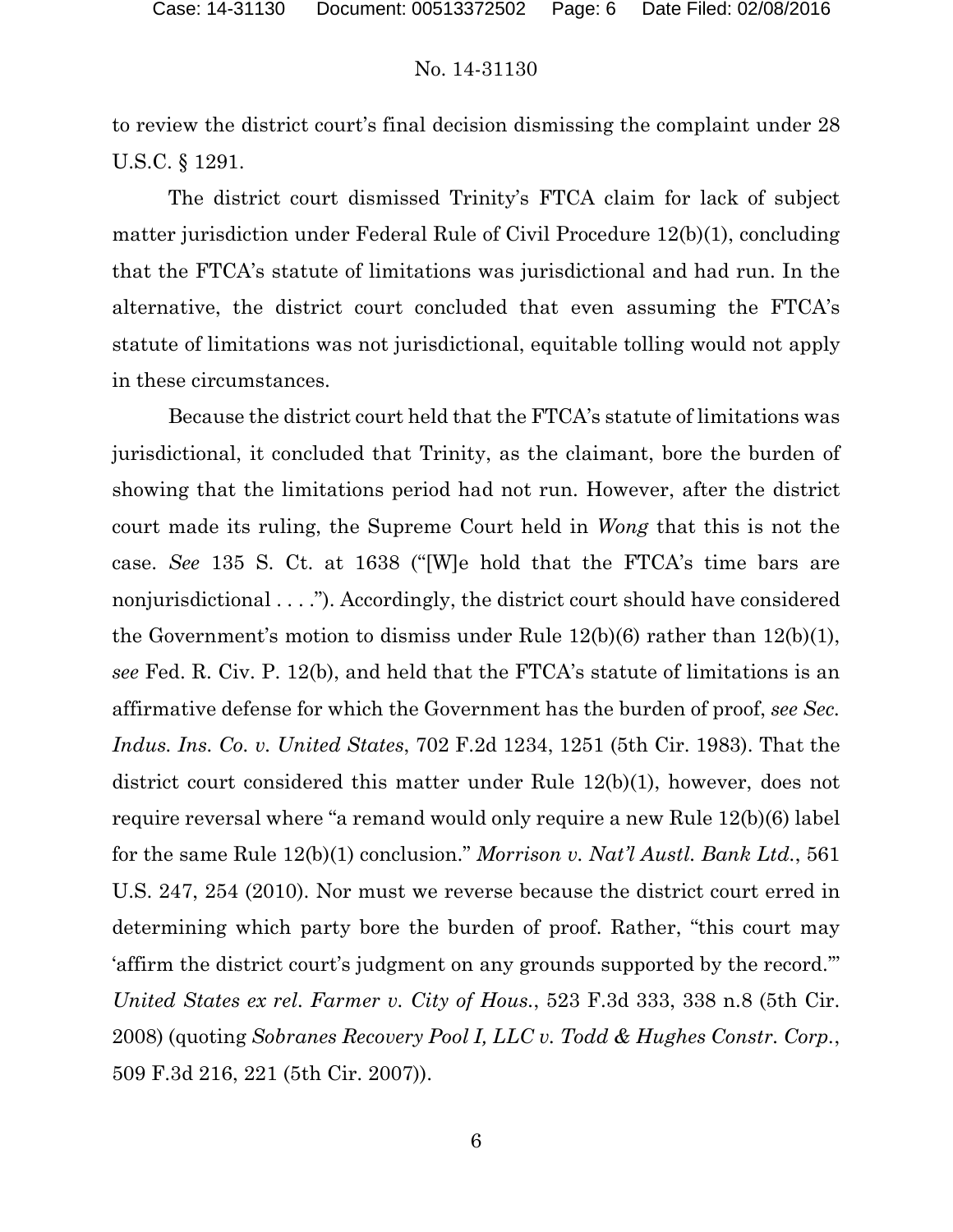The district court also made summary judgment rulings. For instance, it held that even if the FTCA's statute of limitations was not jurisdictional and equitable tolling could apply, Trinity would not be entitled to equitable tolling. This holding was unrelated to the district court's examination of its jurisdiction and necessarily relied on evidence outside the pleadings. Specifically, the district court held that "there is no evidence that Trinity Marine did anything between the date that the indictment was dismissed and the date this suit was filed that might be perceived as diligent pursuit of its legal remedies" and found Trinity's conduct particularly troubling "when its inaction is compared with the actions taken by Mr. Vidrine."

"Although the district court did not explicitly inform the parties that it was converting the motion to dismiss into a summary judgment motion, 'appellate courts may take the district court's consideration of matters outside the pleadings to trigger an implicit conversion.'" *Bellotte v. Edwards*, 388 F. App'x 334, 337 (4th Cir. 2010) (per curiam) (quoting *Bosiger v. U.S. Airways*, 510 F.3d 442, 450 (4th Cir. 2007)); *see also, e.g. Exxon Corp. v. Md. Cas. Co.*, 599 F.2d 659, 661 (5th Cir. 1979). Under Rule 12(d), a district court may convert a motion to dismiss to a motion for summary judgment so long as it gives the parties a "reasonable opportunity to present all the material that is pertinent to the motion." Fed. R. Civ. P. 12(d).

Here, the parties had ample notice that the district court might consider the extra-pleading material included with the Government's motion to dismiss. Moreover, Trinity filed its own motion for summary judgment that relied on evidence outside the pleadings. Thus, we consider the district court to have implicitly converted the Government's motion to dismiss into a motion for summary judgment. Summary judgment is appropriate where, after "[t]he evidence of the non-movant is . . . believed, and all justifiable inferences are to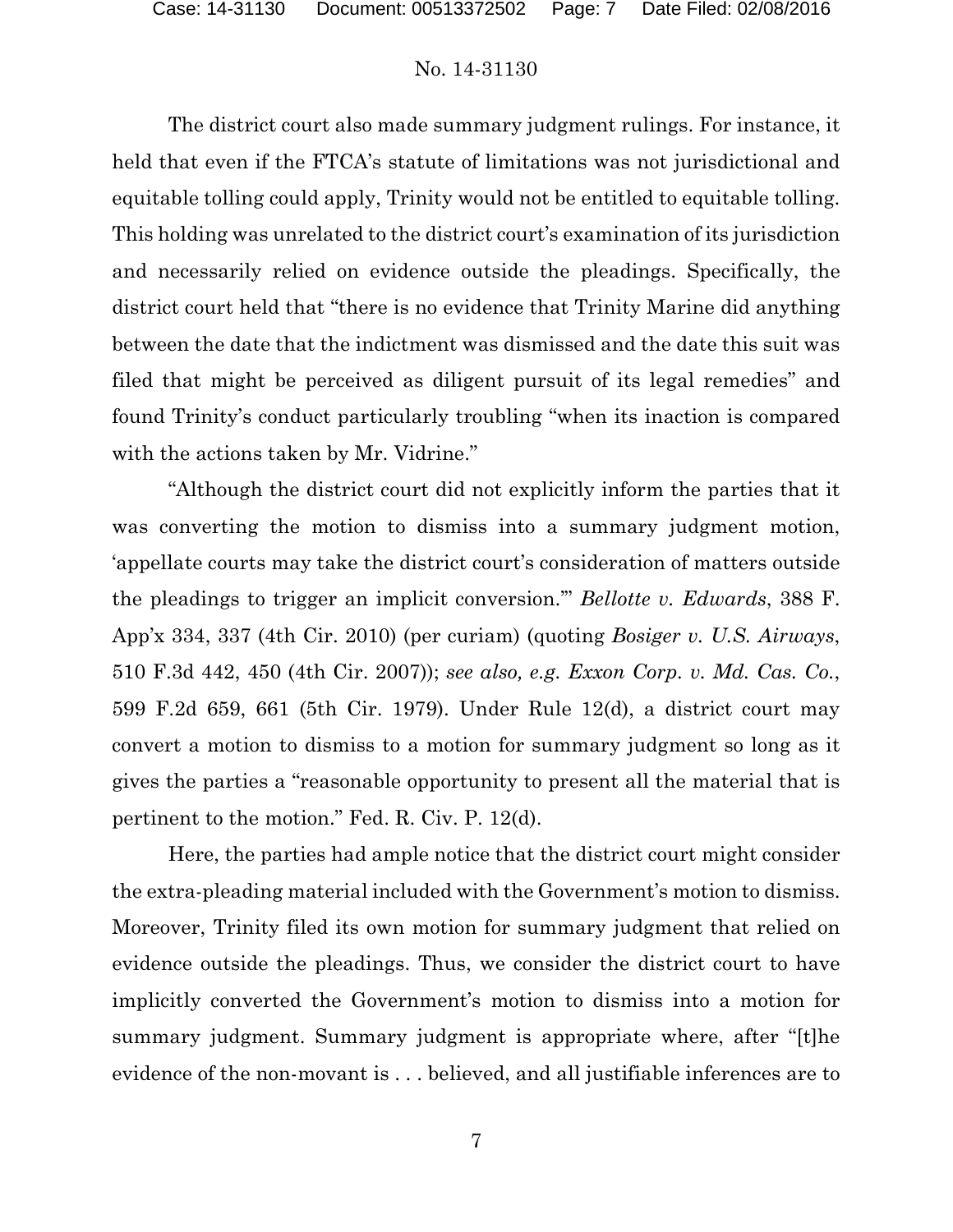be drawn in his favor," *Anderson v. Liberty Lobby, Inc.*, 477 U.S. 242, 255 (1986), no genuine issue of material fact exists and the moving party is entitled to judgment as a matter of law, Fed. R. Civ. P. 56(a).

## **III. DISCUSSION**

The district court held that Trinity's malicious-prosecution claim accrued on dismissal of the indictment and that because the FTCA's statute of limitations was jurisdictional it could not be equitably tolled. The district court also held that even if it could be tolled, Trinity had not met its burden of establishing that equitable tolling would be appropriate. Finally, the district court rejected Trinity's arguments that the statute of limitations should be tolled under the doctrines of judicial and collateral estoppel. Trinity appeals these rulings.

## **A. Accrual**

Under the FTCA, tort actions are barred "against the federal government unless the claim is first presented to the appropriate federal agency 'within two years after such claim accrues.'" *Johnson v. United States*, 460 F.3d 616, 621 (5th Cir. 2006) (quoting *United States v. Kubrick*, 444 U.S. 111, 113 (1979)). "The general rule under the FTCA is that a tort action accrues at the time of a plaintiff's injury." *Id.* In *Dubose v. Kansas City Southern Railway Co.*, we explained that the discovery rule governs the accrual of causes of action in federal cases where a plaintiff claims it was not aware of the injury or could not have discovered facts critical to ascertaining the injury's cause. *See* 729 F.2d 1026, 1030 (5th Cir. 1984). Under the discovery rule, "a claim accrues when a plaintiff knows both her injury and its cause." *In re FEMA Trailer Formaldehyde Prods. Liab. Litig.*, 646 F.3d 185, 190 (5th Cir. 2011), *abrogated on other grounds by Wong*, 135 S. Ct. 1625. In cases of alleged malicious prosecution, numerous federal courts, including this one, have uniformly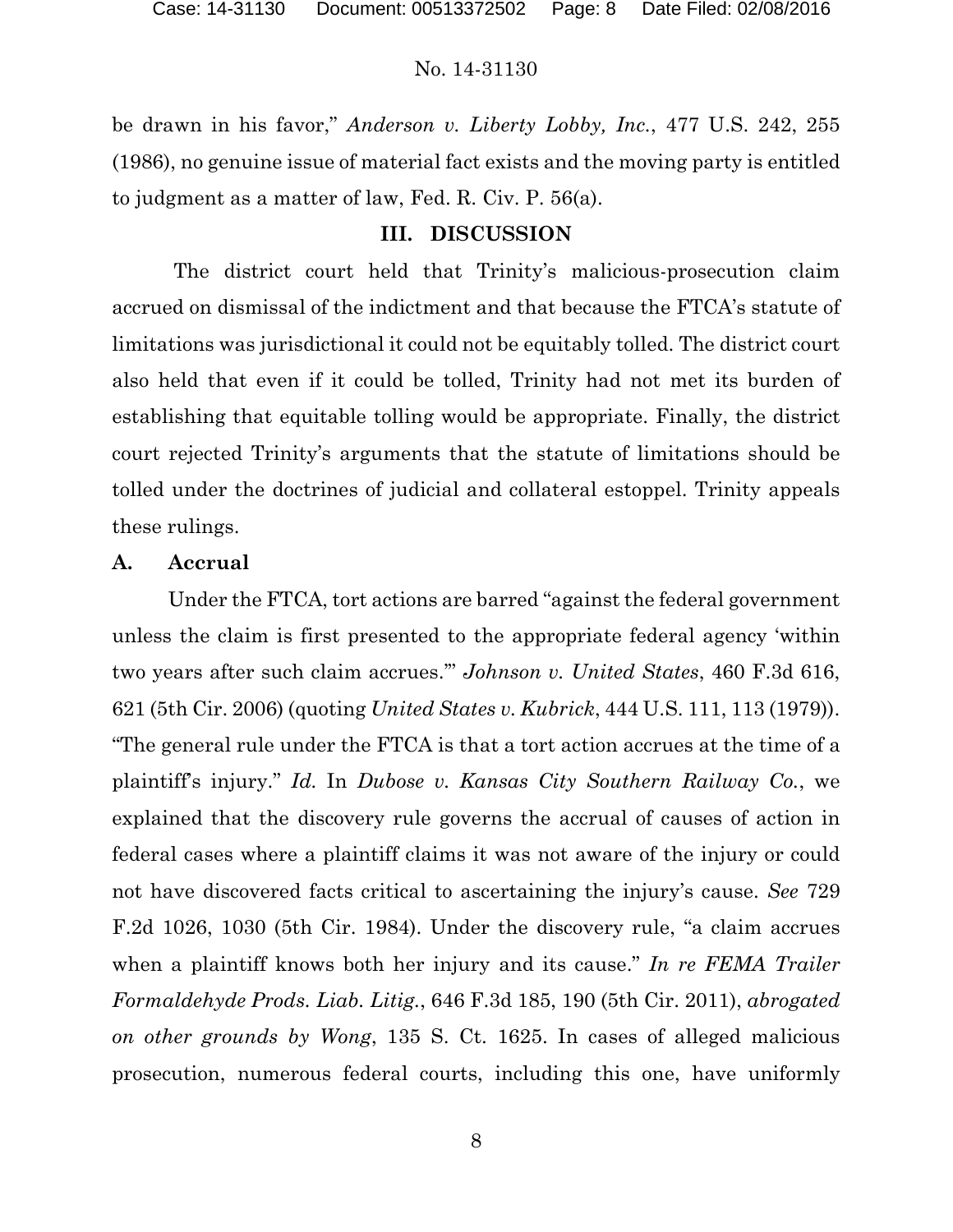concluded that a claim accrues with the termination of the criminal proceeding against the plaintiff. *See, e.g.*, *Brummett v. Camble*, 946 F.2d 1178, 1184 (5th Cir. 1991).

There is no dispute that Trinity was aware of its injury no later than 2003 when the criminal indictment was dismissed. The issue, then, is whether Trinity was aware of the causal connection between its injury and the defendant's actions at this time. The causal-connection element is met if the plaintiff "had knowledge of facts that would lead a reasonable person (a) to conclude that there was a causal connection between the injury and [the defendant's actions] or (b) to seek professional advice, and then, with that advice, to conclude that there was a causal connection." *Adrian v. Selbe*, 364 F. App'x 934, 938 (5th Cir. 2010) (per curiam) (alteration omitted) (quoting *Piotrowski v. City of Hous.*, 51 F.3d 512, 516 (5th Cir. 1995)).

In *Ortega v. United States*, 547 F. App'x 384 (5th Cir. 2013) (per curiam), this Court rejected a claim similar to the one Trinity makes here. The plaintiffs in *Ortega* argued that their FTCA claims, which alleged that they had been illegally removed, "could not have accrued until May 15, 2009, at the earliest because that is when they learned . . . that Mr. Ortega's removal was conducted without a valid removal order." *Id.* at 387. Holding that their claims were nevertheless untimely, we reasoned that the plaintiffs' contention "that they did not discover that there was any injury *at all* until they learned that there had been no removal order against Mr. Ortega" was really an "attempt to define their 'injury' by the *unlawfulness* of Mr. Ortega's deportation, rather than by the deportation *per se*. However, to define a tortious injury by the unlawfulness of the tortious act causing the injury is circular." *Id.* That the absence of a removal order no doubt strengthened the plaintiffs' claim was irrelevant to accrual of the statute of limitations. Rather, we explained that: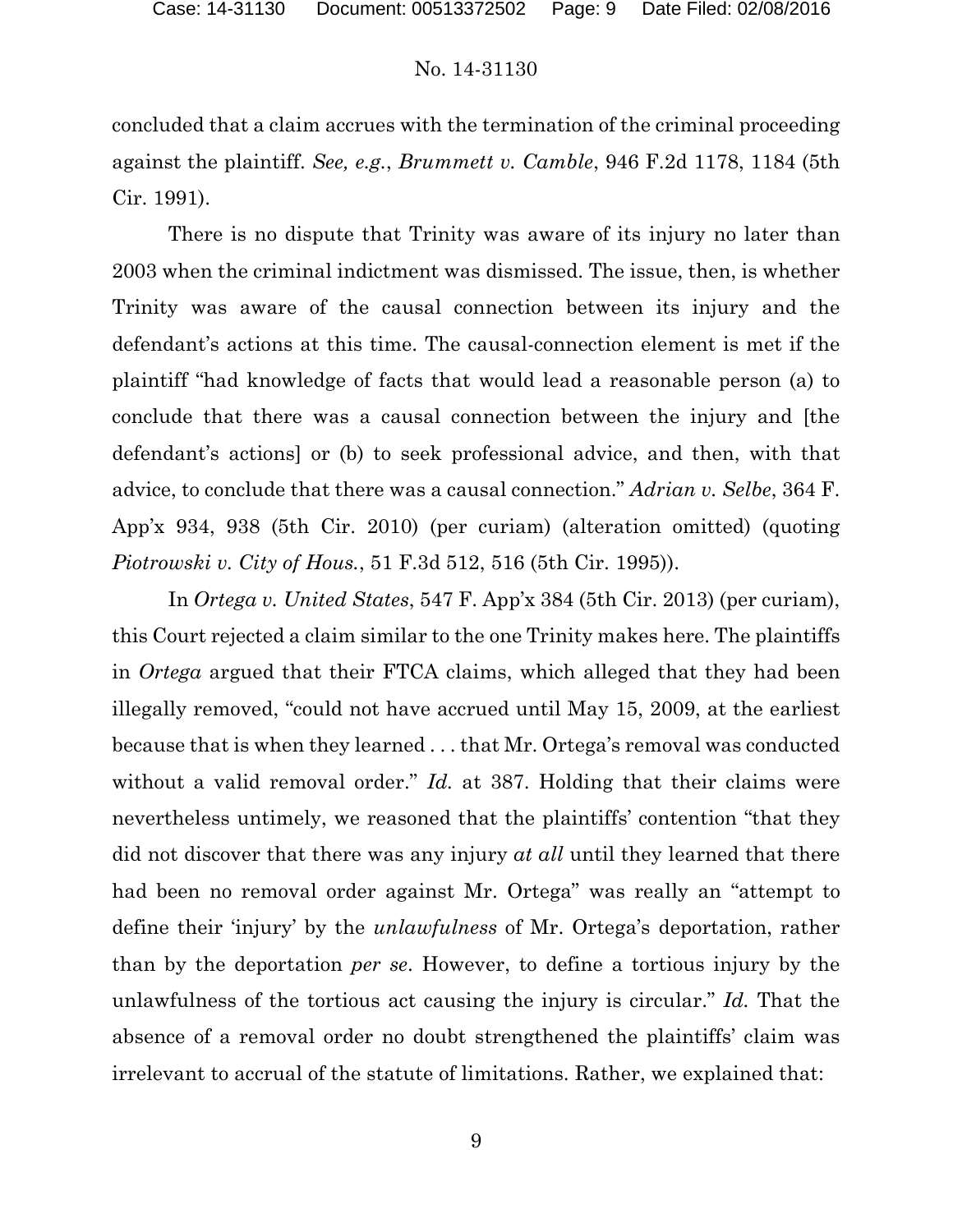The Ortegas knew that they had suffered injuries immediately after Mr. Ortega's arrest and deportation on May 28, 2008, and they knew that those injuries were caused by federal agents. These constitute the sort of facts that we consider 'the critical facts of [a plaintiff's] injury and its cause,' which establish accrual.

*Id.* (alteration in original) (quoting *Dubose*, 729 F.2d at 1030).

This same principle applies with equal force here. Trinity knew that the charges against it were dismissed in 2003 and that any related injury had been caused by agents of the federal government. While information about Agent Phillips and Agent Barnhill's affair certainly strengthens Trinity's claim, it does not alter when the claim accrued. Accordingly, the district court correctly concluded that Trinity's claim accrued before 2009.

# **B. Equitable Tolling**

The fact that Trinity's malicious-prosecution claim accrued as early as 2003, however, is not fatal to its case. In *Wong*, the Supreme Court held that equitable tolling may be applied to claims under the FTCA. 135 S. Ct. at 1638. "The doctrine of equitable tolling preserves a plaintiff's claims when strict application of the statute of limitations would be inequitable." *Alexander v. Cockrell*, 294 F.3d 626, 629 (5th Cir. 2002) (quoting *United States v. Patterson*, 211 F.3d 927, 930 (5th Cir. 2000)). As "[t]he claimant," Trinity "bears the burden of justifying equitable tolling." *Hood v. Sears Roebuck & Co.*, 168 F.3d 231, 232 (5th Cir. 1999). This Court has recognized several grounds for equitable tolling, including where a plaintiff is unaware "of the facts giving rise to the claim because of the defendant's intentional concealment of them." *Granger v. Aaron's, Inc.*, 636 F.3d 708, 712 (5th Cir. 2011).

The principal issue before this Court is whether Agent Phillips's intentional concealment of his extramarital affair with another investigator should equitably toll the statute of limitations. This Court has previously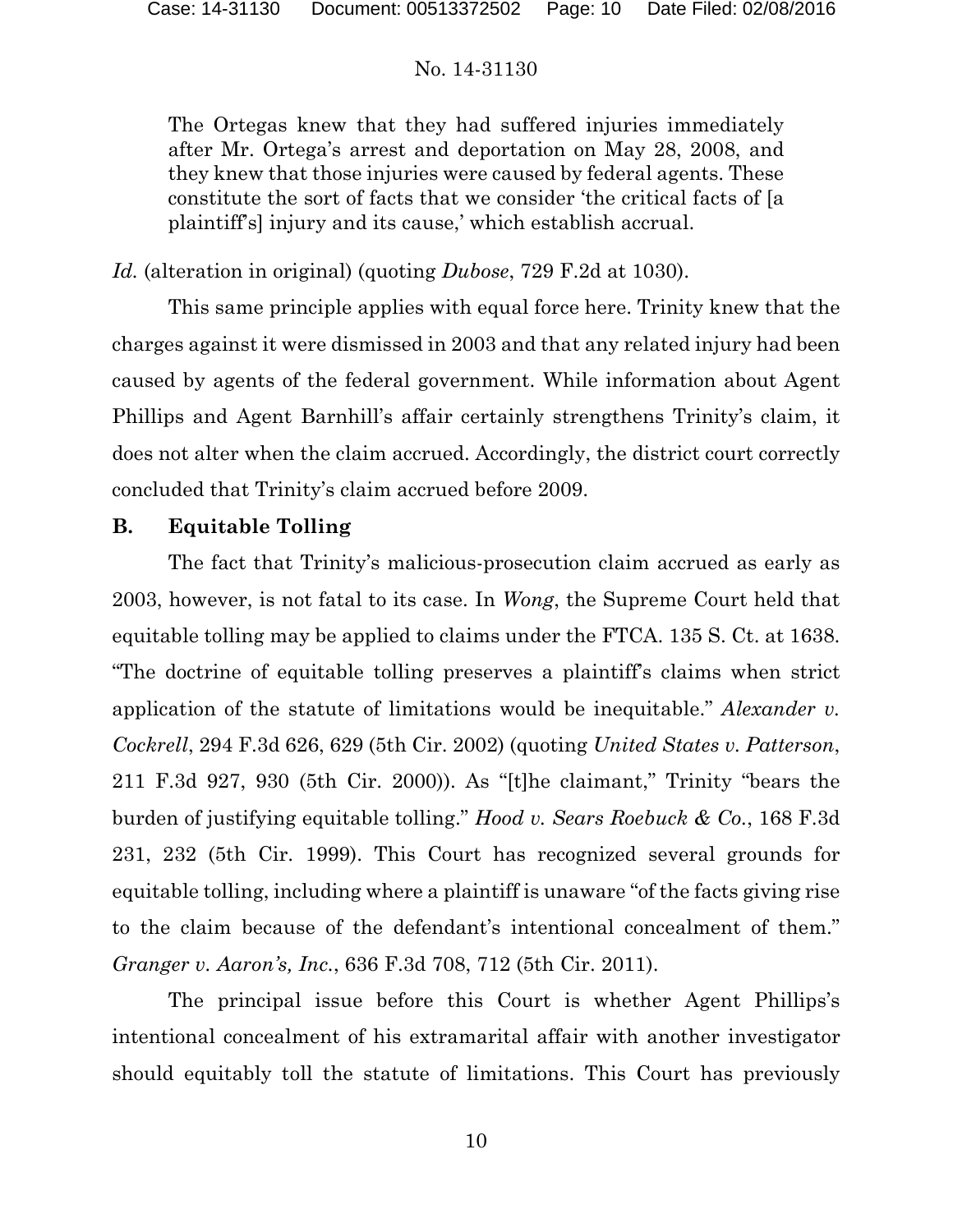considered several cases in which a plaintiff asserts that it was prevented from bringing a timely claim due to the defendant's intentional concealment of material facts. In such cases, this Court has held that the limitations period may be tolled "by proving two elements: first, that the defendants concealed the conduct complained of, and second, that the plaintiff failed, despite the exercise of due diligence on his part, to discover the facts that form the basis of his claim." *Texas v. Allan Constr. Co.*, 851 F.2d 1526, 1528 (5th Cir. 1988) (alteration omitted) (quoting *In re Beef Indus. Antitrust Litig.*, 600 F.2d 1148, 1169 (5th Cir. 1979)).

The first of these factors is plainly met in this case. Agent Phillips lied under oath and was ultimately charged with, and imprisoned for, perjury and obstruction of justice for his attempts to conceal the affair and material facts relevant to the Trinity prosecution. Trinity argues that the second factor is also met in this case because no amount of diligence would have revealed Agent Phillips's deceptions prior to the release of the government's internal investigation in 2011. The Government objects and contends that equitable tolling should not apply because Trinity failed to take action for eight years following the dismissal of the indictment, during which time its co-defendant, Vidrine, filed suit and succeeded on its malicious-prosecution claim.

While the Government is correct to point out that equitable tolling "is not intended for those who sleep on their rights," *Covey v. Ark. River Co.*, 865 F.2d 660, 662 (5th Cir. 1989), this Court held in *Beef Industries* that "[t]he mere filing of a similar lawsuit, without more, does not necessarily give 'good ground' [to support the plaintiff's lawsuit] because that suit might well be frivolous or baseless," *Beef Indus.*, 600 F.2d at 1171. Rather, as we explained in *Allan Construction*: "To justify summary judgment, . . . defendants would have had to prove that the plaintiffs had access to information that would independently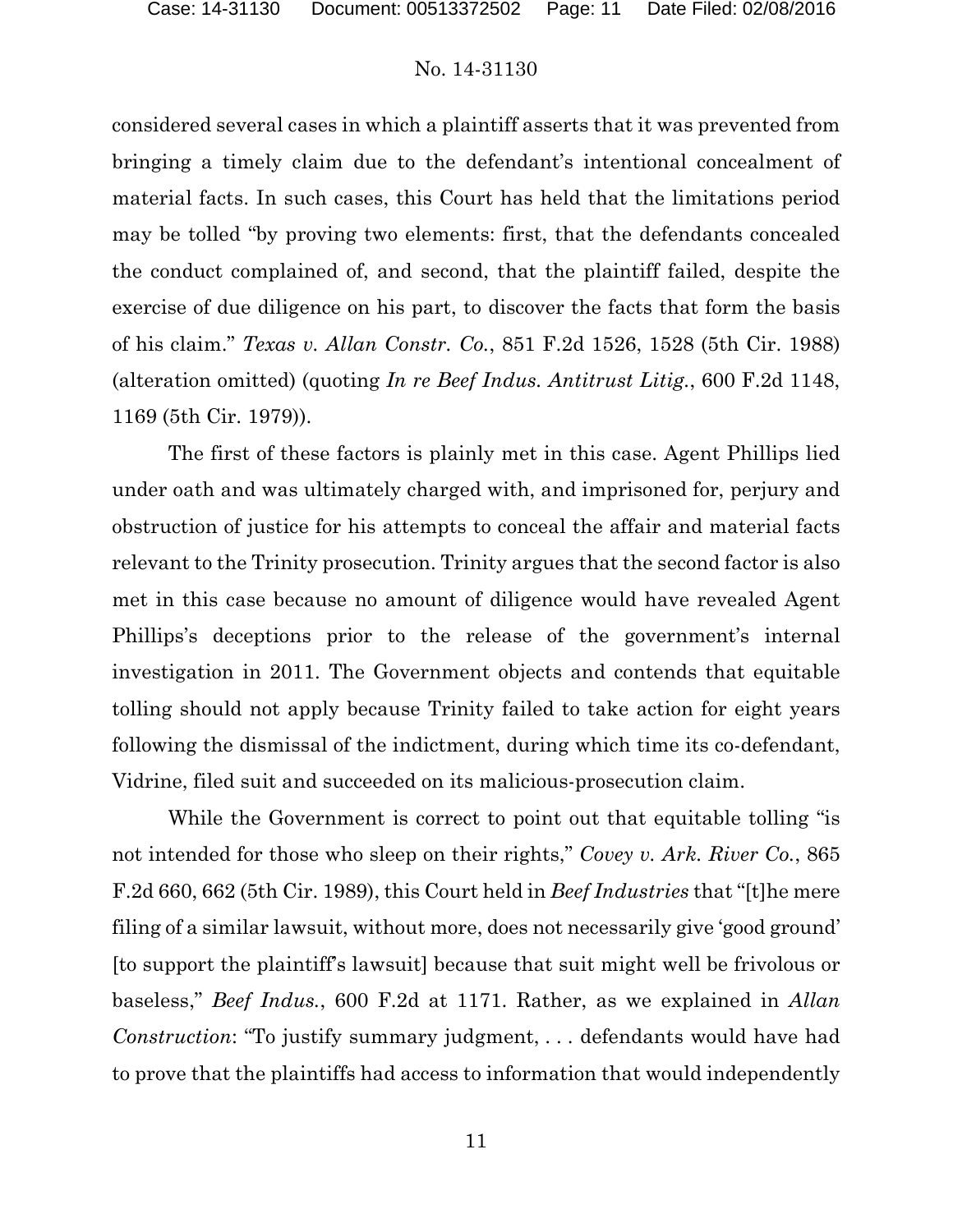verify the allegations in the [similar lawsuit's] complaint." 851 F.2d at 1533. Put another way, a defendant can establish that summary judgment is warranted only if it "demonstrate<sup>[s]</sup> conclusively:" (1) "that the plaintiffs, through the exercise of reasonable diligence, would have discovered adequate ground for filing suit," *id.* (quoting *Beef Indus.*, 600 F.2d at 1171), and (2) either that there is no evidence of reasonable diligence, or, if the plaintiff produces "some evidence of its diligence," that "no reasonable jury could consider [the plaintiff's] attempts reasonably diligent," *id.* at 1534.

A claim for malicious prosecution under the FTCA is dependent on the substantive law of the state where the claim arose, *Cleveland ex rel. Cleveland v. United States*, 457 F.3d 397, 403 (5th Cir. 2006), in this case, Louisiana. Under Louisiana law, a claim of malicious prosecution requires showing both an "absence of probable cause" and "the presence of malice." *Miller v. E. Baton Rouge Par. Sheriff's Dep't*, 511 So. 2d 446, 452 (La. 1987). Further, 28 U.S.C. § 2680(h)'s "law enforcement proviso" precludes FTCA malicious-prosecution claims unless the claim is premised on the "acts or omissions of [federal] investigative or law enforcement officers." Thus, the only evidentiary basis for a viable malicious-prosecution FTCA claim "well grounded in fact" within the meaning of *Allan Construction*, would be evidence to support Vidrine's allegations that federal law enforcement officers maliciously instigated the prosecution despite a lack of probable cause.

The Government argues that Trinity would have discovered evidence to independently verify Vidrine's allegations had it exercised reasonable diligence when Agent Phillips's grand jury testimony in the underlying criminal case was unsealed in 2007 and then referenced in Vidrine's amended complaint in 2009. However, neither the unsealed grand jury testimony nor Vidrine's amended complaint *conclusively establish* that Trinity would have discovered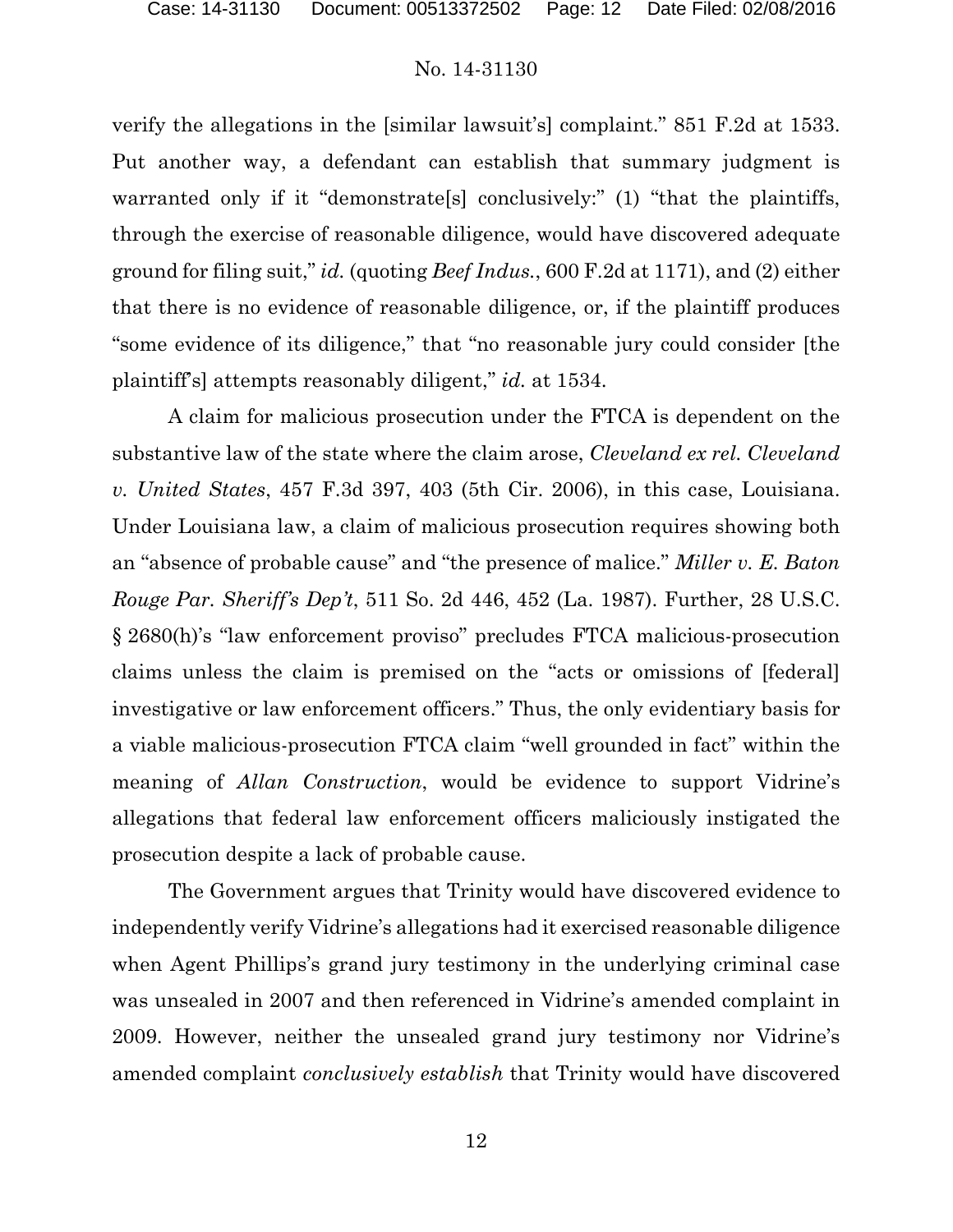evidence to verify Vidrine's allegations that federal law enforcement officials maliciously instigated the case against Vidrine and Trinity despite a lack of probable cause. For instance, the judge who presided over the underlying criminal case, after reviewing the grand jury testimony, concluded that it did not, on its face, contain evidence of impropriety. Even Vidrine's 2009 amended complaint, which referred to the grand jury testimony, stated that the allegation was not based on concrete evidence but rather "upon information and belief" and states: "*If subsequent discovery proves this to be true*, then the conduct of such . . . employees of the Government . . . would constitute [a] . . . conspiracy to maliciously prosecute Mr. Vidrine." Although the grand jury testimony was *later* found to be "replete with misrepresentations, falsehoods, omissions, hyperbole, and inflammatory statements," *Vidrine*, 846 F. Supp. 2d at 639, information about the affair as the motive to perpetuate an investigation lacking probable cause was only discovered as a result of the Government's internal investigation, which did not become available until July 2011—less than two years before Trinity filed its administrative claim. Further, trial testimony in the *Vidrine* civil case provided evidence that Agent Phillips continued to conceal the affair well into 2011. Thus, the Government has not met its burden of conclusively establishing that Trinity would have discovered evidence to support the allegations in Vidrine's complaint through the exercise of reasonable diligence prior to 2011. Accordingly, the district court's holding in this regard must be reversed.

### **C. Judicial and Collateral Estoppel**

Trinity argues that the district court erred in finding that the statute of limitations should not be tolled under the equitable doctrines of judicial and collateral estoppel. The doctrine of judicial estoppel prevents "litigants from asserting contradictory positions for tactical gain." *Republic of Ecuador v.*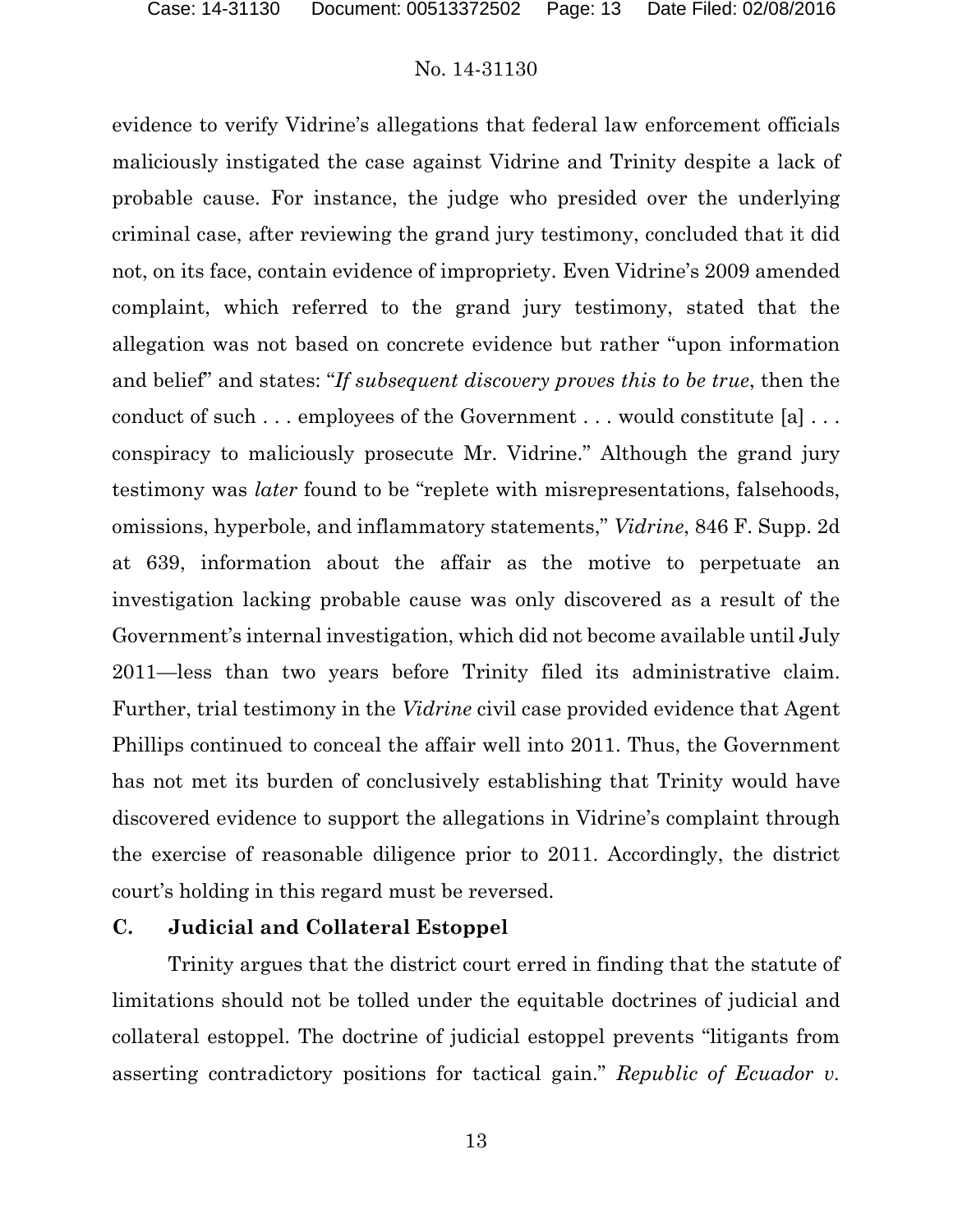*Connor*, 708 F.3d 651, 654 (5th Cir. 2013). Judicial estoppel applies only if "the following elements are present: (1) the party against whom judicial estoppel is sought has asserted a legal position which is plainly inconsistent with a prior position; (2) a court accepted the prior position; and (3) the party did not act inadvertently." *Reed v. City of Arlington*, 650 F.3d 571, 574 (5th Cir. 2011).

Trinity argues that the Government should be judicially estopped from asserting that Trinity had a factual basis for its malicious-prosecution claim because the Government vigorously defended itself on the merits in the *Vidrine* litigation. However, asserting that one plaintiff's case is weak in one proceeding is not inconsistent with arguing that a second plaintiff's case is untimely. Further, the court did not accept the Government's prior position in *Vidrine*. Instead, the court in *Vidrine* awarded the plaintiff a nearly \$1.7 million judgment. Accordingly, judicial estoppel does not apply because the Government has not taken an inconsistent position that has been adopted by a court.

Under the doctrine of collateral estoppel, "once a court has decided an issue of fact or law necessary to its judgment, that decision is conclusive in a subsequent suit based on a different cause of action involving a party to the prior litigation." *United States v. Mendoza*, 464 U.S. 154, 158 (1984). A plaintiff seeking to invoke this doctrine "offensively" must establish four elements:

(i) The issue under consideration in a subsequent action must be identical to the issue litigated in a prior action; (ii) The issue must have been fully and vigorously litigated in the prior action; (iii) The issue must have been necessary to support the judgment in the prior case; and (iv) There must be no special circumstance that would render [estoppel] inappropriate or unfair.

*Kariuki v. Tarango*, 709 F.3d 495, 506 (5th Cir. 2013) (alteration in original) (quoting *United States v. Shanbaum*, 10 F.3d 305, 311 (5th Cir. 1994)).

14